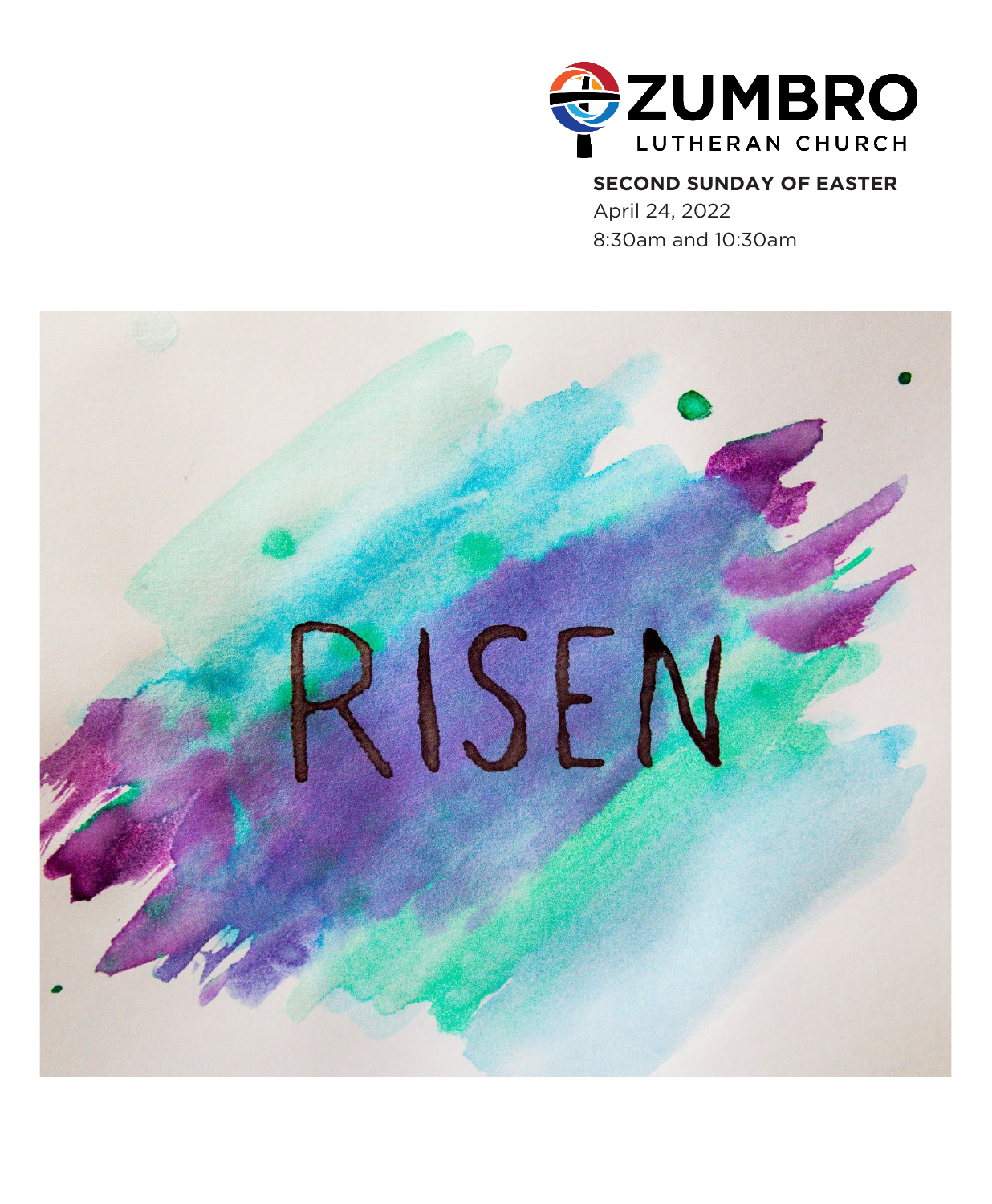# **Welcome to Zumbro Lutheran Church** SUNDAY, APRIL 24, 2022

Welcome to Zumbro on this Second Sunday of Easter. In spite of all we have heard and all we have seen, it is often hard to believe. Because it is hard to believe, we will invest ourselves in the Easter mystery for fifty days (a week of weeks). Because it is hard to believe, John the evangelist will provide sign after sign celebrating Jesus' victory over death. Because it is hard to believe, the risen Jesus will return to us again and again in the mystery of holy communion, inviting us to touch and taste his presence, and offering us his peace.

This morning Pastor Rob Zahn is installed as Zumbro's Directing Pastor. Rev. Regina Hassanally, Bishop of the Southeastern Minnesota Synod will preach and install Pastor Rob. The Luther Nordic Chamber Choir under the direction of Dr. Andrew Last will provide music. We also welcome Luther College President, Dr. Jenifer K. Ward, Vice President for Mission and Communication, Bill Chamberlain, and College Pastor and Director of Campus Ministries, Pastor Melissa Bills.

PRELUDE CROWN HIM WITH MANY CROWNS ARR. JOEL RANEY KRISTY GIERE AND RALPH SCHORNACK, PIANO DUO

THANKSGIVING FOR BAPTISM

- L: Alleluia! Christ is risen.
- **C: Christ is risen indeed. Alleluia!**
- L: Just as God's work of creation never ends, so the gifts received in baptism are renewed every day. Let us give thanks together for the life given in baptism. We give you thanks, O God, for the waters of life: for water to bathe in, water to drink, for waters to play in, waters that inspire wonder, for water that gives life to our planet.
- **C: We give you thanks, O God, for the waters of life.**
- L: We give you thanks for your salvation through water: for delivering Noah and his family through the floodwaters, for leading your people Israel through the sea into freedom, for guiding your people across the Jordan into a new land, for quenching the Samaritan woman's thirst with living water.
- **C: We give you thanks for your salvation through water.**
- L: We give you thanks for life in Christ through your Holy Spirit: for our entry into Jesus' death through these waters, for our new birth into a life of freedom and service, for our calling to be your people, sent out for the life of the world.
- **C: We give you thanks, blessed and holy Trinity, now and forever. Amen.**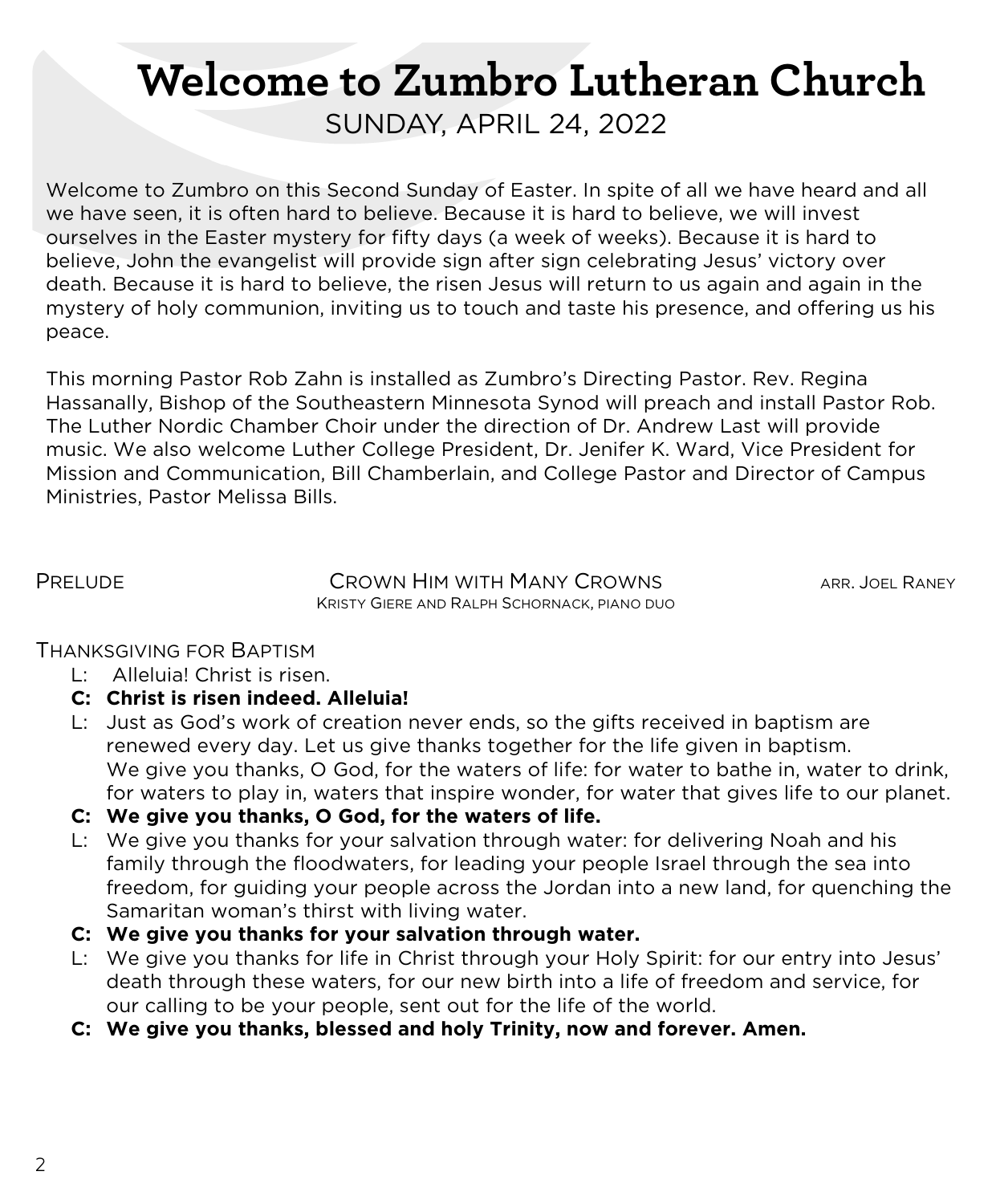HYMN 449 WE KNOW THAT CHRIST IS RAISED



WELCOME AND ANNOUNCEMENTS

GREETING

- L: The grace of our Lord Jesus Christ, the love of God, and the communion of the Holy Spirit be with you all.
- **C: And also with you.**

PRAYER OF THE DAY

- L: O God of life,
- **C: you reach out to us amid our fears with the wounded hands of your risen Son. By your Spirit's breath revive our faith in your mercy, and strengthen us to be the body of your Son, Jesus Christ, our Savior and Lord, who lives and reigns with you and the Holy Spirit, one God, now and forever. Amen.**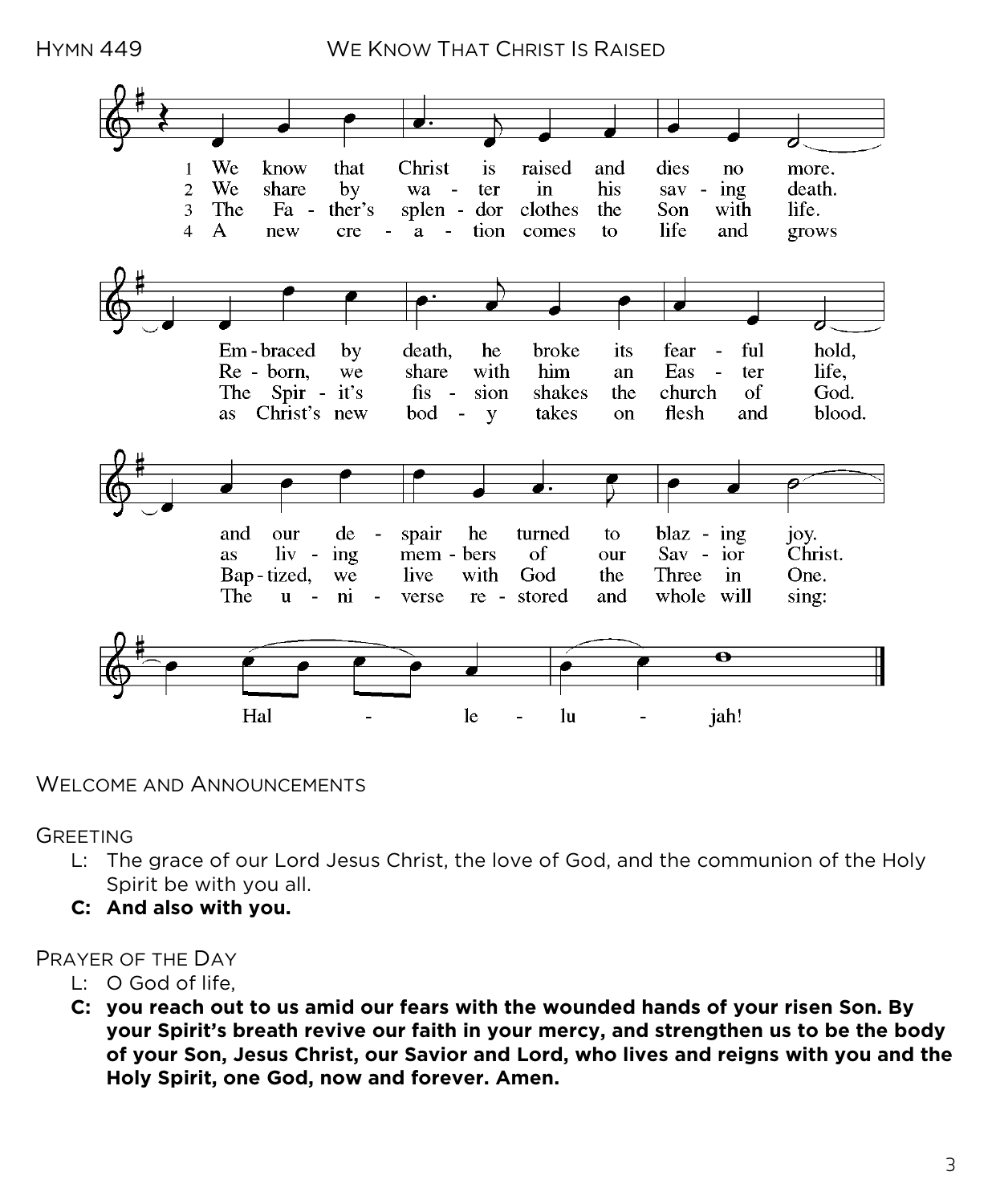HYMN OF PRAISE 364 VV. 1-3 CHRIST HAS ARISEN, ALLELUIA 1 Christ has lu ia.  $\rm{a}$ ris en,  $al - le -$ 2 For three long days the grave did its worst 3 The an -  $\text{gel}$ said them, "Do  $\mathbf{t}$ not fear. Re - joice him. and praise al le lu ia.  $un -$  til God its strength by was dis  $\overline{a}$ persed. You look for Je sus who is not here. ◢ 力. For our re deem er burst from the tomb. gives He who life did death  $un$ der go, See for your selves the tomb is all bare.  $\sim$ ರ  $e$ from pel - ling gloom. ven death, dis its and might did in its quest his show. con  $\overline{\phantom{a}}$ On -  $ly$ grave clothes  $1\bar{y}$   $ing$ there." the are Refrain <u>d.</u> Let **us** sing praise to him with end - less joy. d. Death's fear - ful sting he has come to de stroy. Our  $\sin$ for giv ing, al le lu ia!  $\overline{\phantom{a}}$ Ĭ.  $\overline{\phantom{a}}$  $\sim$ Ĭ. ₫ is liv al - le - lu ia! Je - sus ing, Ĭ.

ANTHEM ALLELUIA ELAINE HAGENBERG NORDIC CHAMBER CHOIR; DR. ANDREW LAST, CONDUCTOR

STORY TIME **STORY TIME**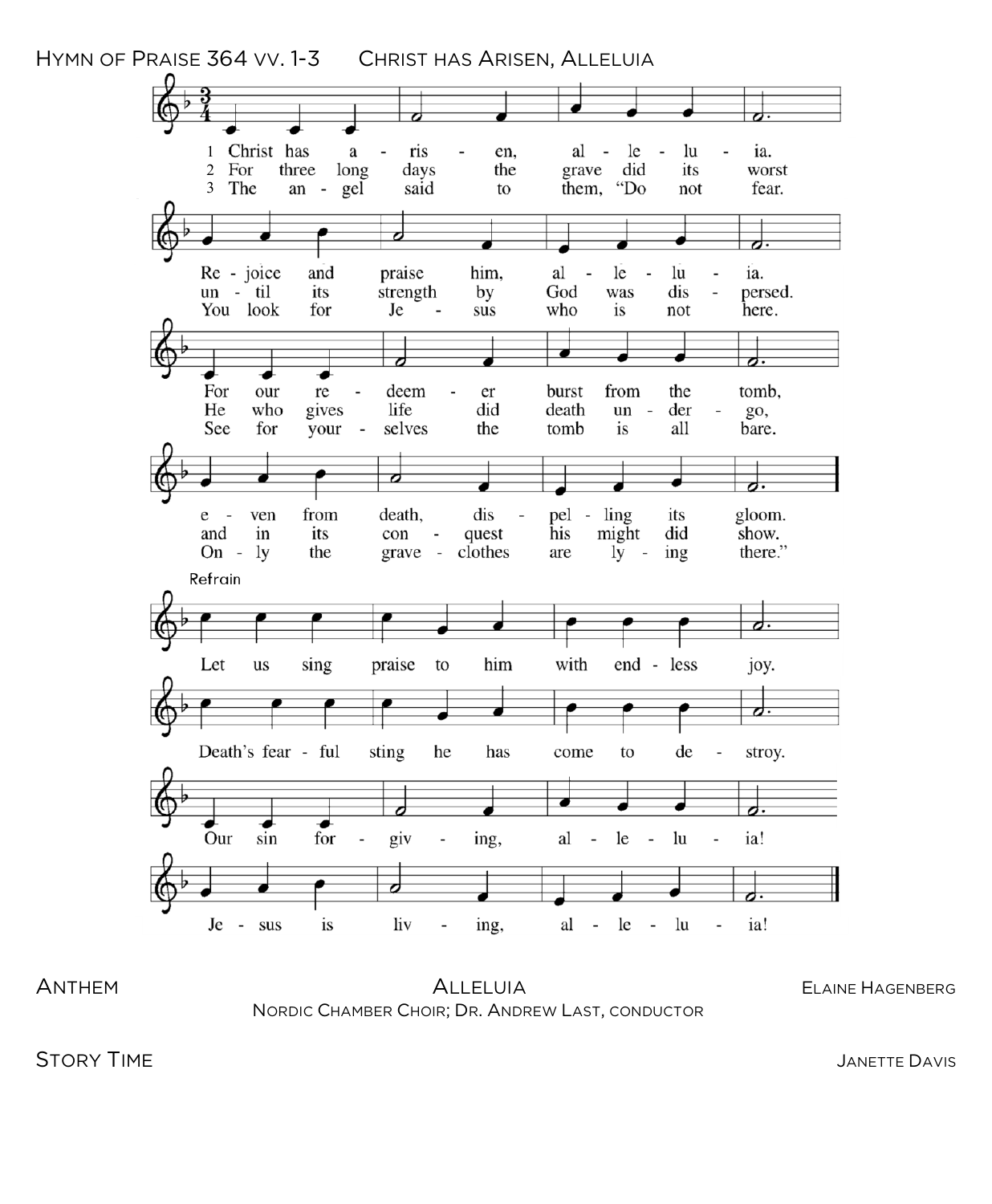

HOLY GOSPEL JOHN 20:19-31 NRSV

<sup>19</sup>When it was evening on that day, the first day of the week, and the doors of the house where the disciples had met were locked for fear of the Jews, Jesus came and stood among them and said, "Peace be with you."  $^{20}$ After he said this, he showed them his hands and his side. Then the disciples rejoiced when they saw the Lord. <sup>21</sup> Jesus said to them again, "Peace be with you. As the Father has sent me, so I send you." <sup>22</sup>When he had said this, he breathed on them and said to them, "Receive the Holy Spirit.<sup>23</sup>If you forgive the sins of any, they are forgiven them; if you retain the sins of any, they are retained." <sup>24</sup>But Thomas (who was called the Twin), one of the twelve, was not with them when Jesus came. <sup>25</sup>So the other disciples told him, "We have seen the Lord." But he said to them, "Unless I see the mark of the nails in his hands, and put my finger in the mark of the nails and my hand in his side, I will not believe."  $^{26}$ A week later his disciples were again in the house, and Thomas was with them. Although the doors were shut, Jesus came and stood among them and said, "Peace be with you." <sup>27</sup>Then he said to Thomas, "Put your finger here and see my hands. Reach out your hand and put it in my side. Do not doubt but believe." <sup>28</sup>Thomas answered him, "My Lord and my God!" 29Jesus said to him, "Have you believed because you have seen me? Blessed are those who have not seen and yet have come to believe." <sup>30</sup>Now Jesus did many other signs in the presence of his disciples, which are not written in this book.  $\frac{31}{1}$ But these are written so that you may come to believe that Jesus is the Messiah, the Son of God, and that through believing you may have life in his name.

- L: The Gospel of Our Lord.
- **C: Thanks be to God.**

Ì

SERMON **EXAMPTE REGINA HASSANALLY, BISHOP OF THE SOUTHEASTERN MINNESOTA SYNOD**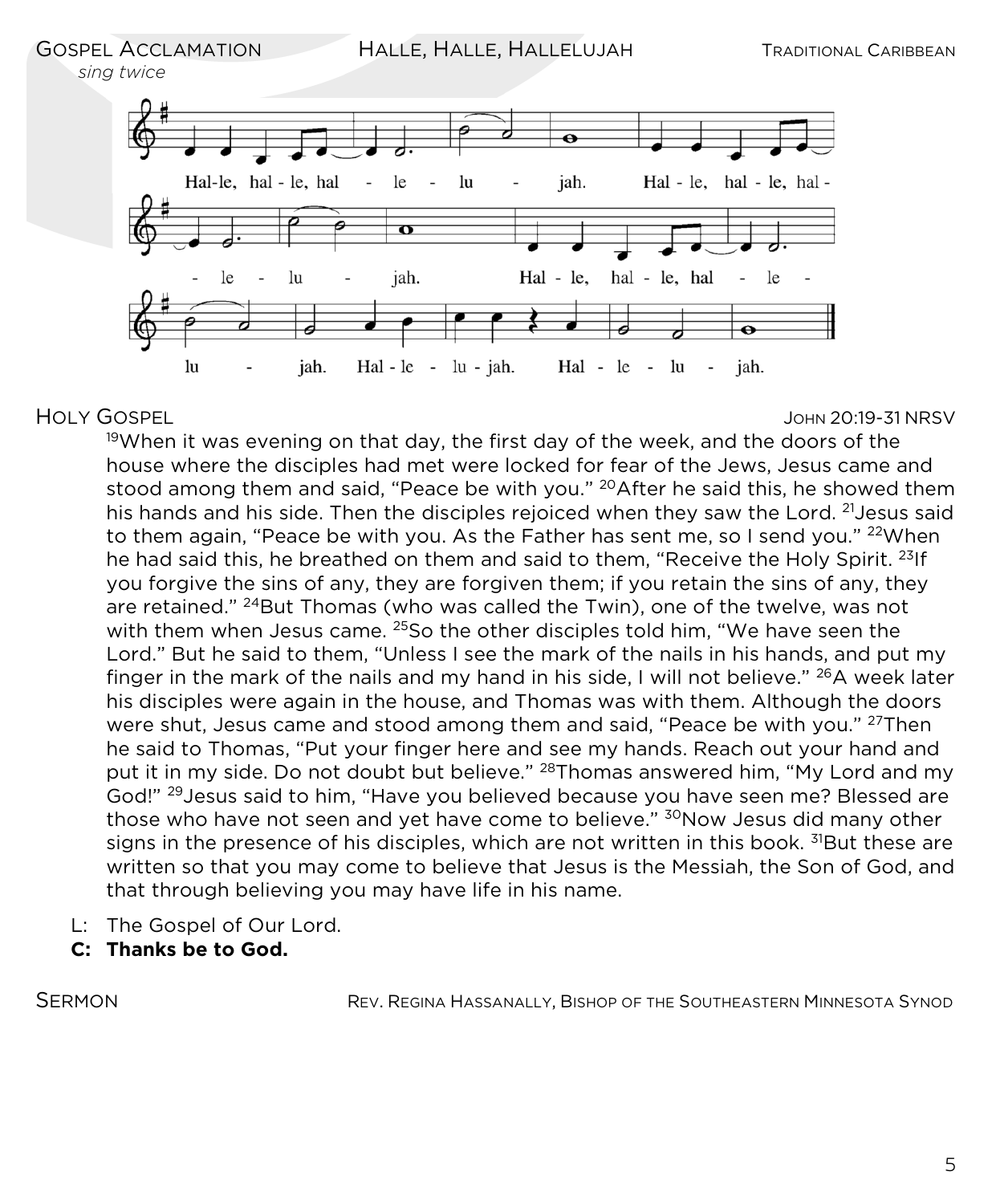#### HYMN 377 VV. 1, 4, 5 ALLELUIA! JESUS IS RISEN!

**Alleluia! Jesus is risen! Trumpets resounding in glorious light! Splendor, the Lamb, heaven forever! Oh, what a miracle God has in sight!**

*Refrain* **Jesus is risen and we shall arise.**

**Weeping, be gone; sorrow, be silent: Death put asunder, and Easter is bright. Cherubim sing: O grave, be open! Clothe us in wonder, adorn us in light.** *Refrain*

 **City of God, Easter forever, Golden Jerusalem, Jesus the Lamb, River of life, saints and archangels, Sing with creation to God the I AM!** *Refrain*

INSTALLATION OF PASTOR ROB ZAHN

Presentation Address and Questions

*The congregation stands and the bishop addresses the assembly.*

- L: People of God, will you receive Rob as a messenger of Jesus Christ sent to serve all people with the gospel of hope and salvation? Will you regard him as a servant of Christ and a steward of the mysteries of God?
- **C: We will, and we ask God to help us.**
- L: Will you pray for him*,* help and honor him for his work's sake, and in all things strive to live together in the peace and unity of Christ?
- **C: We will, and we ask God to help us.**

Blessing

OFFERING COME HOME ARR. CRAIG COURTNEY NORDIC CHAMBER CHOIR; DR. ANDREW LAST, CONDUCTOR

#### PRAYERS OF THE PEOPLE

L: Set free from captivity to sin and death, we pray to the God of resurrection for the church, people in need, and all of creation.

*After each petition the congregation responds:*

L: God, in your mercy,

#### **C: hear our prayer.**

- L: In your mercy, O God, respond to these prayers, and renew us by your life-giving Spirit; through Jesus Christ, our Savior.
- **C: Amen.**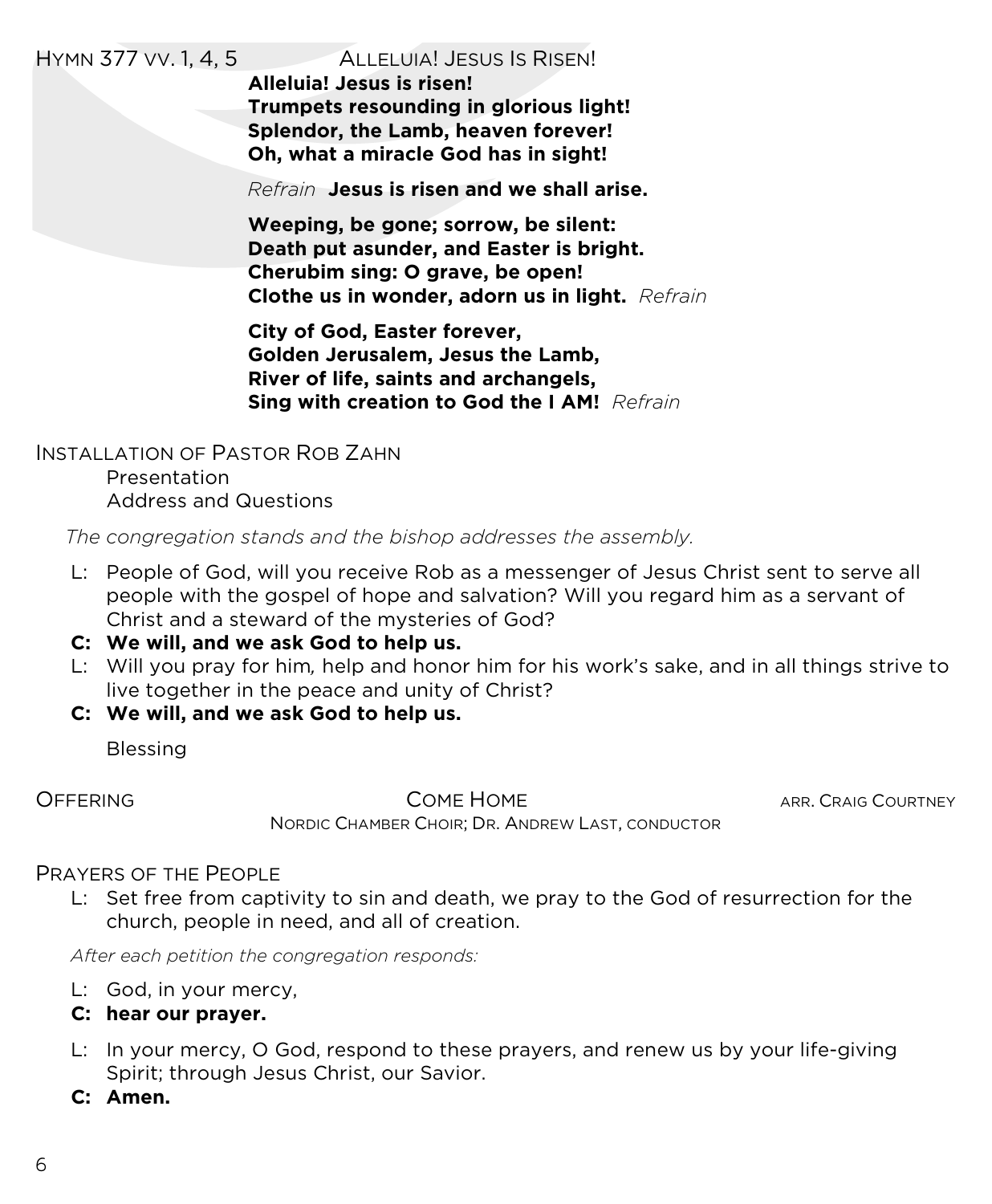#### LORD'S PRAYER

- L: Lord, remember us when you come into your kingdom and teach us to pray.
- **C: Our Father in heaven, hallowed be your name, your kingdom come, your will be done, on earth as in heaven. Give us today our daily bread. Forgive us our sins as we forgive those who sin against us. Save us from the time of trial and deliver us from evil. For the kingdom, the power, and the glory are yours, now and forever. Amen.**

ANTHEM THE GIFT TO SING GREGORY BERG NORDIC CHAMBER CHOIR; DR. ANDREW LAST, CONDUCTOR

#### **BLESSING**

- L: God, the Author of life, Christ, the living Cornerstone, and the life-giving Spirit of adoption,  $\pm$  bless you now and forever.
- **C: Amen.**

HYMN 885 VV. 1, 4, 5 CROWN HIM WITH MANY CROWNS

**Crown him with many crowns, the Lamb upon his throne; hark, how the heav'nly anthem drowns all music but its own. Awake, my soul, and sing of him who died for thee, and hail him as thy matchless king through all eternity.**

**Crown him the Lord of life, who triumphed o'er the grave and rose victorious in the strife for those he came to save. His glories now we sing, who died and rose on high, who died, eternal life to bring, and lives that death may die.**

**Crown him the Lord of years, the potentate of time, creator of the rolling spheres, ineffably sublime. All hail, Redeemer, hail! For thou hast died for me; thy praise and glory shall not fail throughout eternity.**

SENDING

- L: People of Zumbro, what is our mission?
- **C: Our journey of faith leads us to build bridges of understanding and peace, to reach out with compassion, and to share the hope of Jesus. Thanks be to God.**